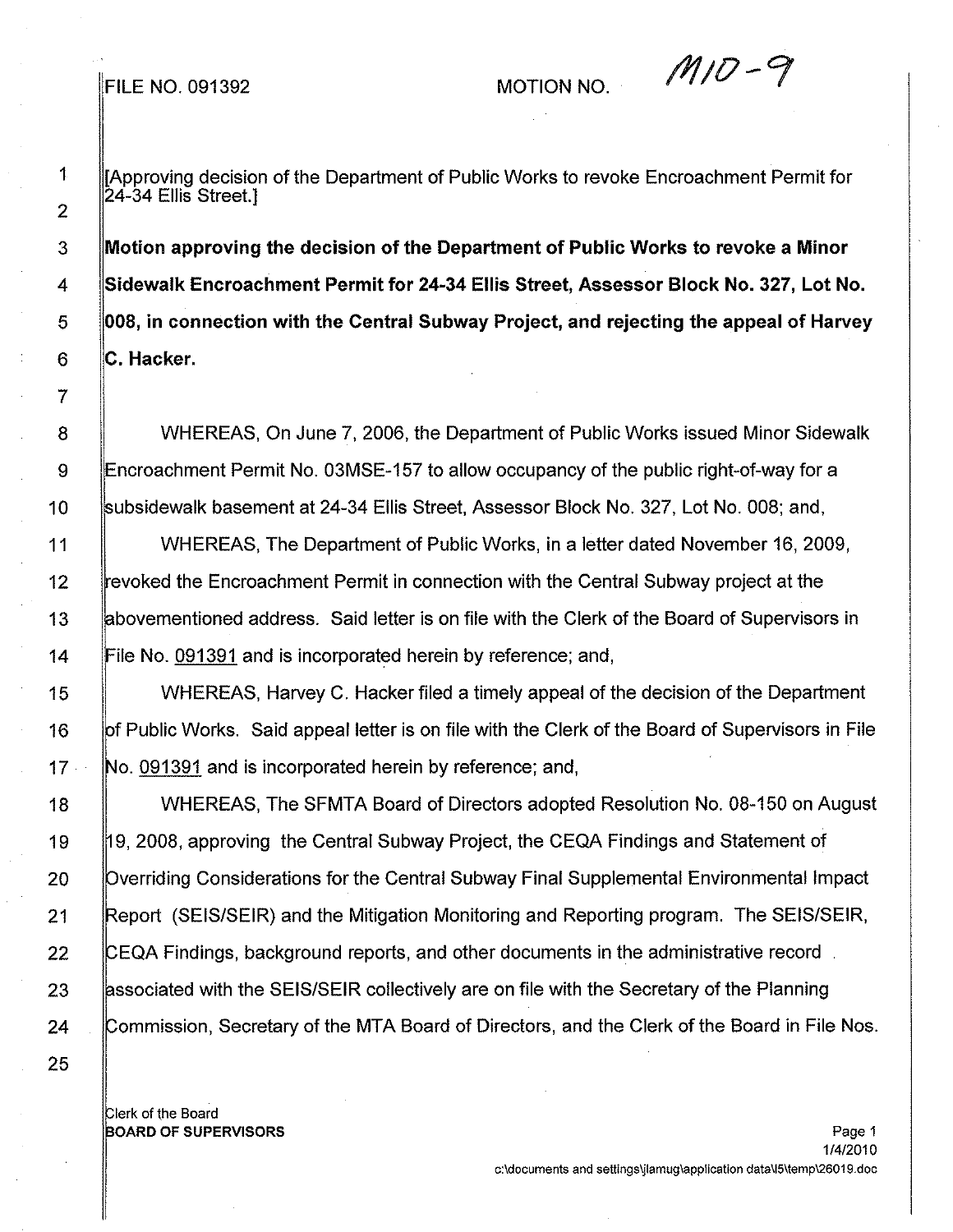1 081137 and 081138. Said documents are incorporated herein by reference and form the 2 **basis for the decisions set forth herein; and,** 

3 WHEREAS, On January 12, 2010, this Board held a duly noticed public hearing to 4 Consider the appeal of the Department of Public Works' permit revocation filed by Appellant;  $5$  and,

6 WHEREAS, This Board has reviewed and considered the permit revocation, the appeal 7 **letter, and the other written records before the Board of Supervisors and other City** 8 epartments concerning the subsidewalk basement encroachment, and heard testimony and 9 Feceived public comment regarding the subject permit revocation; now, therefore, be it

10 | MOVED, That the Board approves the decision of the Department of Public Works 11 | concerning revocation of the Minor Sidewalk Encroachment Permit for 24-34 Ellis Street, 12 Assessor Block No. 327, Lot 008, and rejects the appeal of Harvey C. Hacker.

lerk of the Board